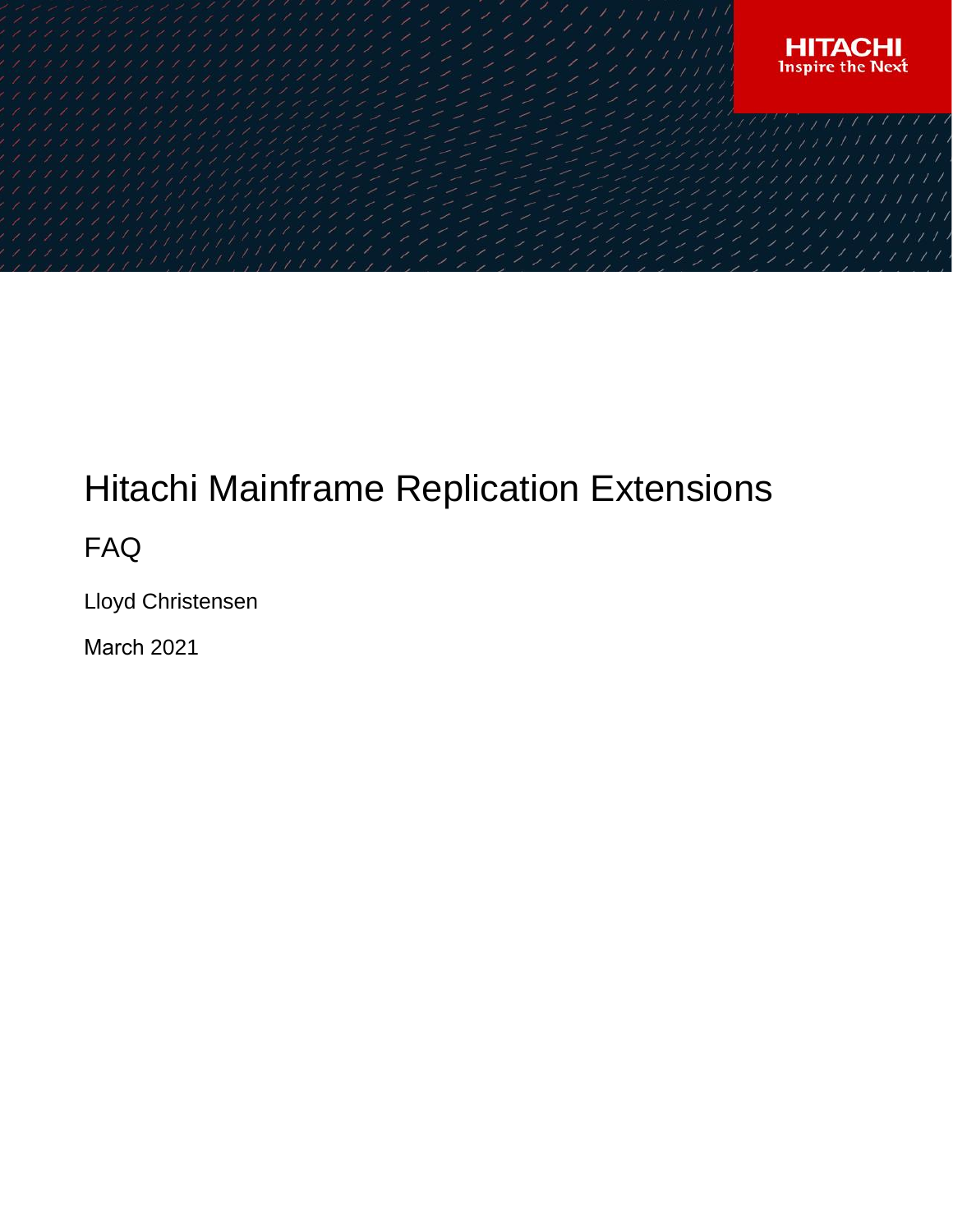## **Contents**

| Who can benefit from Hitachi Mainframe Replication Extensions?3                 |  |
|---------------------------------------------------------------------------------|--|
| How do I get Hitachi Mainframe Replication Extensions?3                         |  |
|                                                                                 |  |
|                                                                                 |  |
|                                                                                 |  |
|                                                                                 |  |
| How often does the Mainframe Replication Extensions started task perform        |  |
| What are the default and acceptable values for the "Yellow" and "Red" alerts? 4 |  |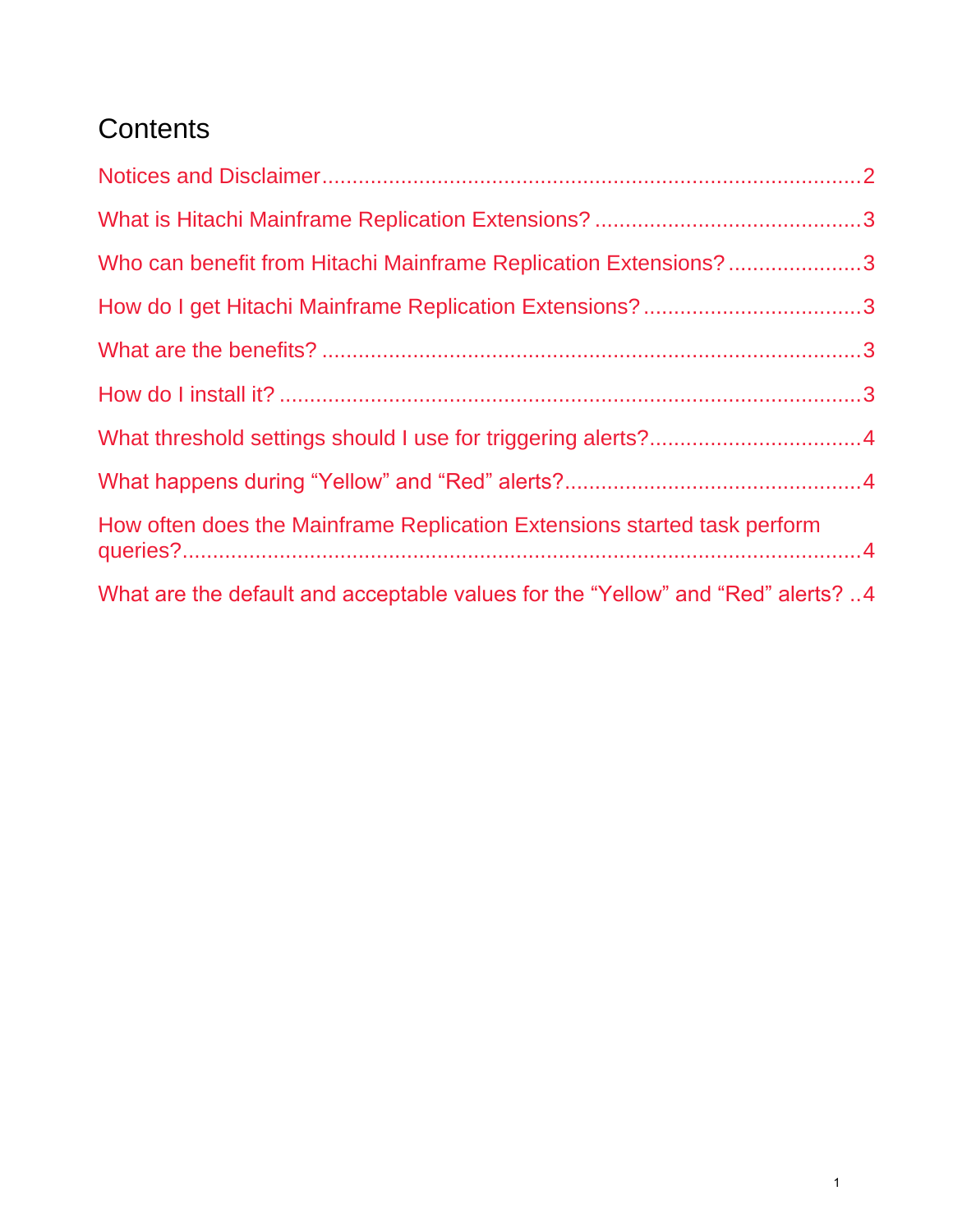### <span id="page-2-0"></span>Notices and Disclaimer

Copyright © 2021 Hitachi Vantara. All rights reserved.

This document has been reviewed for accuracy as of the date of initial publication. Hitachi Vantara may make improvements and/or changes in product and/or programs at any time without notice.

The performance data contained herein was obtained in a controlled isolated environment. Results obtained in other operating environments may vary significantly. While Hitachi Vantara has reviewed each item for accuracy, there is no guarantee that similar results can be obtained elsewhere.

All designs, specifications, statements, information, and recommendations (collectively, "designs") in this document are presented "AS IS", with all faults. Hitachi Vantara, its affiliates, and their respective suppliers disclaim all warranties, including without limitation, the warranty of merchantability, fitness for a particular purpose and non-infringement or arising from a course of dealing, usage, or trade practice. In no event shall Hitachi Vantara Corporation, its affiliates or their respective suppliers be liable for any indirect, special, consequential, or incidental damages, including without limitation, lost profit or loss or damage to data arising out of the use or inability to use the designs, even if Hitachi Vantara, its affiliates, or their respective suppliers have been advised of the possibility of such damages.

Virtual Storage Platform and Business Continuity Manager are trademarks of Hitachi Vantara.

Other company, product or service names may be trademarks or service marks of others.

No part of this document may be reproduced or transmitted without written approval from Hitachi Vantara Corporation.



**WARNING**: This document can only be used as Hitachi Vantara internal documentation for informational purposes only. This documentation is not meant to be disclosed to customers or discussed without a proper non-disclosure agreement (NDA).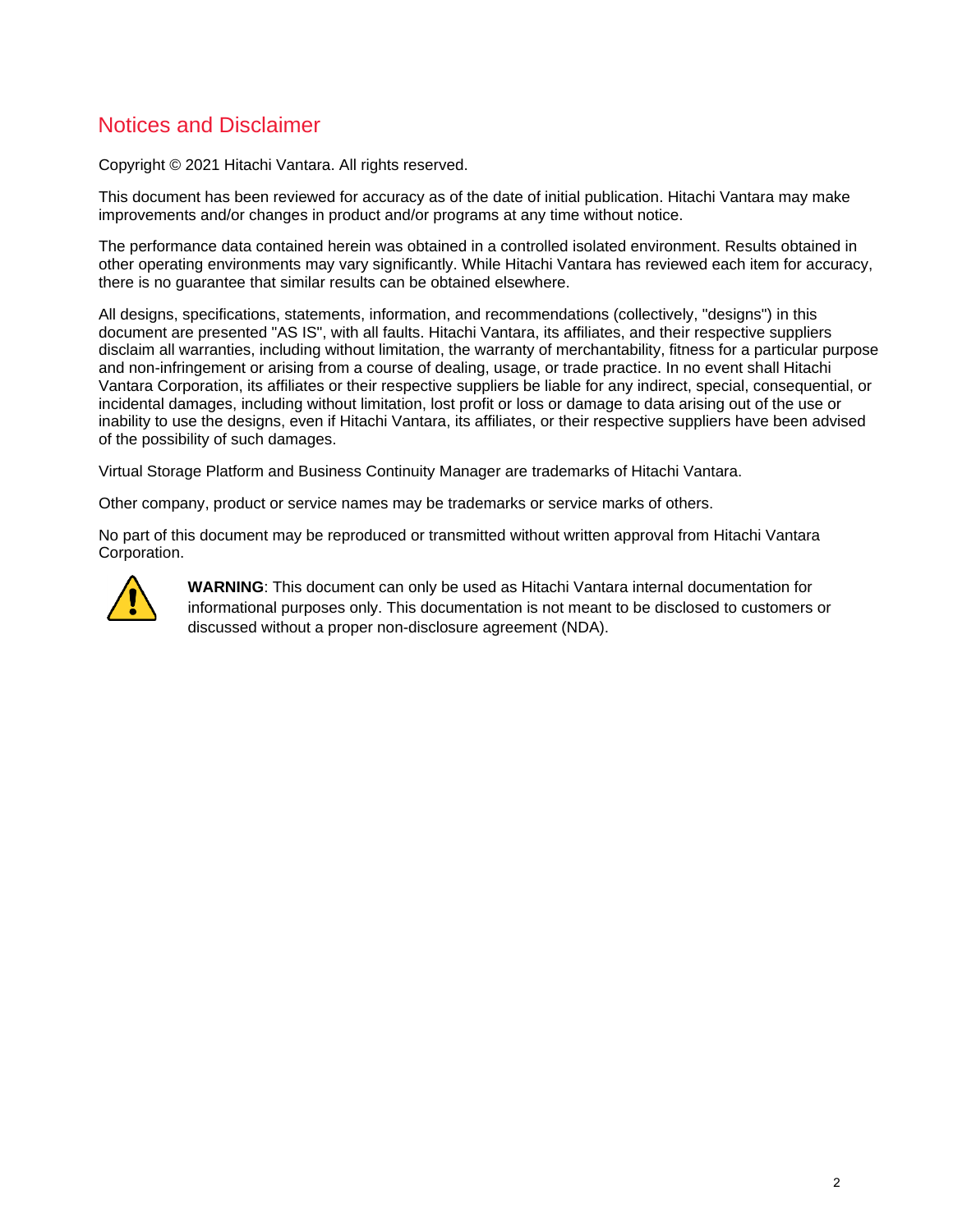#### <span id="page-3-0"></span>What is Hitachi Mainframe Replication Extensions?

Hitachi Mainframe Replication Extensions is a started task running on the customer's IBM® z/OS™ host that periodically collects performance statistics for Hitachi Business Continuity Manager/Hitachi Universal Replicator for z/OS™ replication copy groups. The data is recorded for historical trend analysis. Mainframe Replication Extensions also provides real-time monitoring of the Consistency Time Delta value, which is the time in seconds since the copy group was last in consistency. Customers can set thresholds for the CTDelta\_Time value that will trigger "Yellow" and "Red" alerts and messages are written to the z/OS™ host which can be processed by a customer's existing automation to create problem tickets and notify someone of degradation.

#### <span id="page-3-1"></span>Who can benefit from Hitachi Mainframe Replication Extensions?

Hitachi Business Continuity Manager (BCM) customers using Hitachi Universal Replicator for z/OS™ can benefit from the historical tracking of replication performance statistics and real-time monitoring/alerting.

#### <span id="page-3-2"></span>How do I get Hitachi Mainframe Replication Extensions?

Hitachi Vantara employees can download Hitachi Mainframe Replication Extensions from the Technical Information Service Center (TISC). Once logged into TISC select the "Technical Information/Documentation (downloads)" option. Select "Hitachi Mainframe Replication Extensions" option in the pull down for "And/Or Hitachi Vantara Software Product" selection list and click on the "Search" button. Mainframe Replication Extensions software and manuals are available there.

Partners and customers can download Hitachi Mainframe Replication Extensions from Support Connect. Log in to Support Connect and click the "Downloads" tab under Quick Links. On the "Software Download" tab, click "MF Replication Extensions."

#### <span id="page-3-3"></span>What are the benefits?

Customers who choose to use Hitachi Mainframe Replication Extensions can report on trends in consistency time. Using data provided through the report tool and the provided SAS™ and MS-Excel™ macros the CTDelta Time values can be graphed to show cyclical degradation.

Customers who choose to use the console messages as the source for automation can create problem tickets alerting computer operations, storage administrators, and others of degradation in replication consistency.

#### <span id="page-3-4"></span>How do I install it?

As mentioned in the "How do I get Hitachi Mainframe Replication Extensions" section above, the product and documentation can be downloaded from the Technical Information Service Center (TISC) site. The installation procedure is in Appendix-A of the Hitachi Mainframe Replication Extensions User's Guide.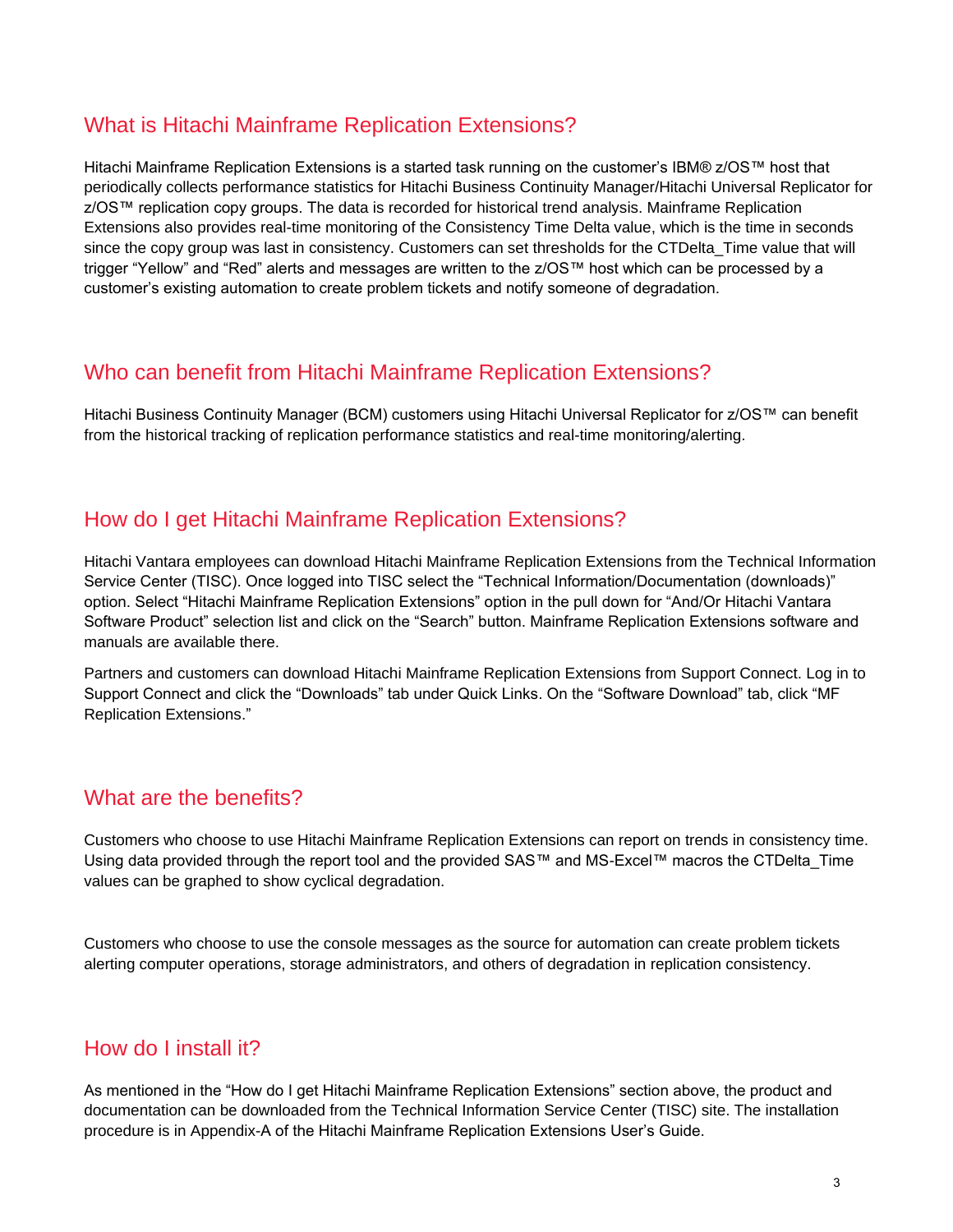#### <span id="page-4-0"></span>What threshold settings should I use for triggering alerts?

Hitachi Vantara's recommendation is to use the default values for a two or three week period to collect historical data. After the monitoring period is complete the user (a storage administrator, systems' programmer, performance analyst) can run the provided report and SAS™ or MS-Excel™ macros to list the CTDelta\_Time values in chronological sequence and generate graphs that show peaks in CTDelta\_Time values.

Ideally, the values for the "Yellow" and "Red" alerts would be greater than what the historical trend shows to be typical peaks; however, customers may have Service Level Agreements that dictate lower trigger values.

### <span id="page-4-1"></span>What happens during "Yellow" and "Red" alerts?

Messages are written to the z/OS™ console and to an internally maintained "event log" file. The warning status level is changed to reflect the new warning level (i.e., from "Green" to "Yellow" or "Red"). A query is performed to display that status of replication paths and additional messages are written to the console and event log reflecting the status of replication paths. Then the event log switches to allow customer staff to view the event log as it led to the alert.

Customers can use any console automation tool to process the messages written to the console. Hitachi Vantara expects that problem tickets will be generated for either a "Yellow" or "Red" alert, and the appropriate customer staff notified.

#### <span id="page-4-2"></span>How often does the Mainframe Replication Extensions started task perform queries?

The interval is set by the customer through a parameter in the started task; however, the default is 15 minutes. The interval can be any integer value between five minutes (5) and one hour (60 minutes).

#### <span id="page-4-3"></span>What are the default and acceptable values for the "Yellow" and "Red" alerts?

The default value for a "Yellow" alert is 420 minutes (7 hours); the acceptable range is from one (1) minute to 720 minutes (12 hours).

The default value for a "Red" alert is 720 minutes (12 hours); the acceptable range is from 31 minutes to 1440 minutes (24 hours). There must be at least a 30 minute difference between the "Yellow" alert trigger and the "Red" alert trigger. This grace period is meant to provide staff contacted for the "Yellow" alert to research the problem before any escalation is initiated.